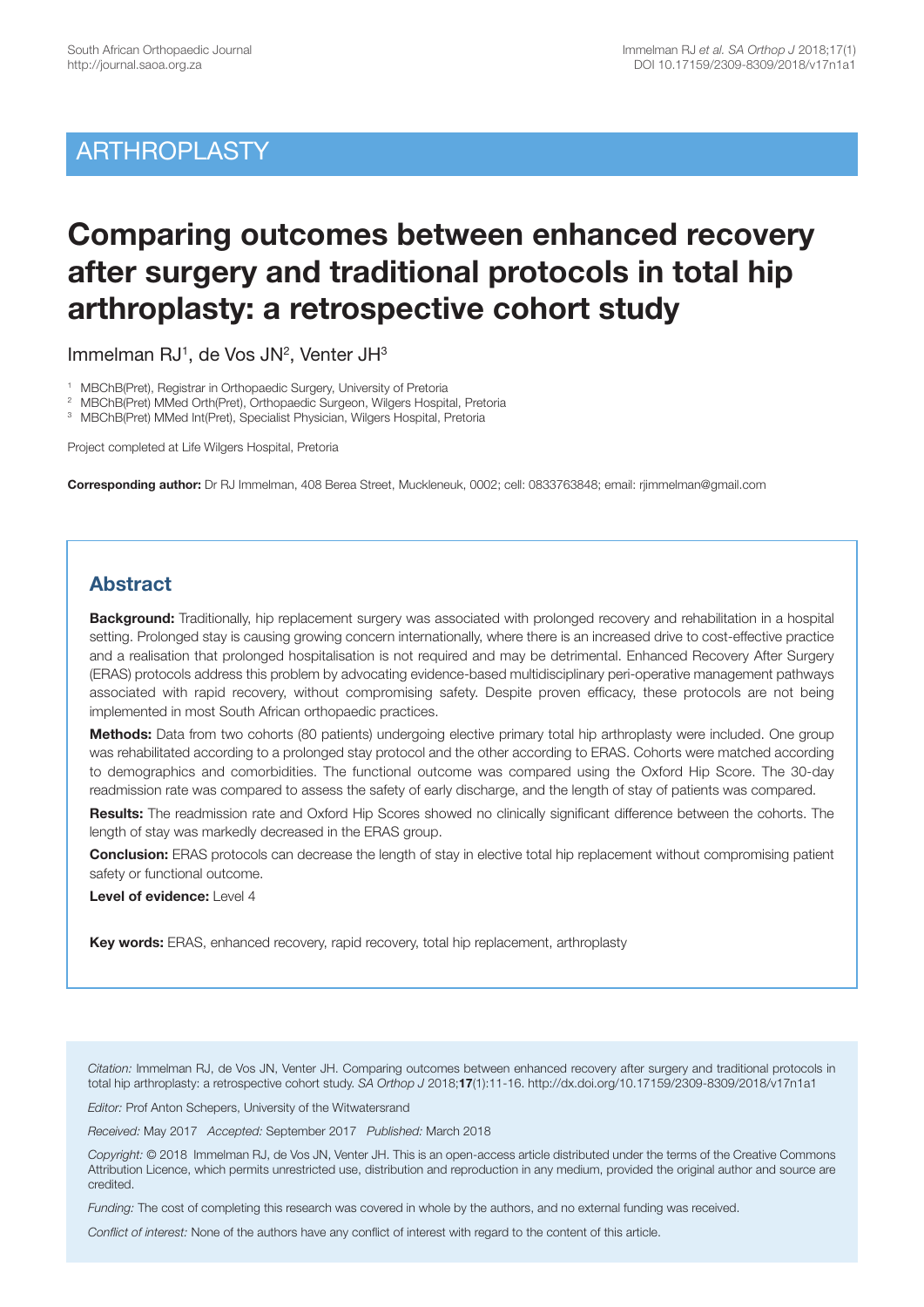## **Introduction**

Osteoarthritis is a chronic progressive and debilitating disease caused by articular cartilage wear and destruction. Total hip arthroplasty has proved to be a reliable, effective, reproducible and sustainable method of treatment for this disease process. Health-related quality of life assessments have shown that return to function after arthroplasty, and especially after primary total hip arthroplasty, is excellent and that the money spent on these procedures is justified. With the incidence of arthritis on the rise, it is expected that the incidence of total hip replacements will also rise by 174% by 2030, putting these surgeries and the approach towards them in the spotlight. 1-3

Length of stay after total hip arthroplasty varies drastically across the literature, ranging between one and 21 days. The trend is that of a decreasing length of stay. Traditionally, in South Africa, the teaching and protocols followed were that of a longer length of stay ranging between four and seven days, with delayed and prolonged hospital mobilisation and rehabilitation. While this is still an accepted method of treatment with excellent outcomes, very little attention is given to new or alternative protocols. 2

Enhanced Recovery After Surgery (ERAS) is a concept popularised in the early 2000s by Henrik Kehlet from Denmark. ERAS is an evidence-based peri-operative care pathway that emphasises and advocates pre-, intra- and post-operative interventions that are associated with enhanced recovery and decreased length of stay without compromising patient care. These protocols were originally developed specifically for gastroenterology but have been modified and tailored by the original task team, as well as multiple other authors, to be applied to other surgical procedures. In and around 2010, ERAS found its way into arthroplasty surgery with many European and American centres applying these protocols with success. Results by multiple authors have shown a significant decrease in length of stay without compromising outcome and patient safety. Outcomes with post-operative hip scores were equal and, in certain cases, showed improvement, with readmission rates decreasing in the rapid recovery pathways. 4-6

When assessing a new rehabilitation protocol, there has to be certainty that the change does not negatively affect the quality of care and outcome. This implies that the minimal acceptable results are at least equivalent to the results of the previous method. When assessing outcome in joint replacement, one has to compare functional outcome and assess complication rate. In arthroplasty, functional outcome is measured by various scoring systems, with the Harris and Oxford Hip Scores being the most commonly used, validated scoring systems.<sup>7</sup> Readmission rate is the accepted way of determining relevant complications requiring intervention. As a result of the early discharge of these patients, this is the most reliable way of determining complications that require intervention, and these can be considered more significant complications. A concern of the ERAS protocol is that patients are rehabilitated and discharged too early, and therefore many complications that could have been prevented, or diagnosed earlier, are now only presenting later with a worse prognosis and unnecessary readmission. 1,6,8,9

The aim of this study is to show that an ERAS protocol can be implemented so as to decrease length of stay without compromising on patient outcome or safety.

## **Materials and methods**

This study was conducted retrospectively in the form of a cohort study, at the practice of the senior author. The institution is a private healthcare hospital setting, situated in Pretoria. This hospital draws many patients from rural Mpumalanga, as well as surrounding Pretoria. Files were reviewed assessing various patient demographics, comorbidity profile and surgical factors in view of comparing cohorts. The main outcomes, readmission rate and post-operative Oxford Hip Scores, were also collected and compared. The Oxford Hip Scores (OHS) were calculated at least six months post-operatively in all patients.

All patients undergoing primary elective total hip replacement were included in this study. The senior author changed practice during this time to an ERAS pathway. Consequently, all patients after the change were assigned to the ERAS group without selection. All patients before the change were assigned to the traditional group, also without selection. The only exclusion criteria were an incomplete file and less than six months' postoperative follow-up. A total number of 80 patients were included for analysis and divided into two cohorts, consisting of 40 patients each.

Data collection for the ERAS group was conducted in a retrospective manner starting on 1 May 2015. This coincided with the senior author changing to an ERAS protocol. At this stage, all patients without any selection, were treated with the ERAS protocol. On consultation with statisticians, the size of the cohorts was determined to be 40 patients in each cohort to achieve statistical significance. The first 40 patients being treated with an ERAS protocol and having at least six months' follow-up were included. Subsequently, the last 40 patients before the change in protocol were included in the traditional group. The data collection period was from 13 October 2014 to 12 March 2016. All patients were followed up for 30 days post-operatively for readmissions, and OHS was done at least six months post-operatively.

All patients had identical surgical treatment. This consisted of a primary total hip replacement done in the lateral decubitus position. The same surgical approach, Hardinge direct lateral, was used. All patients were treated with prostheses, with the same design and from the same manufacturer. This included an uncemented press fit stem and cup.

The difference in approach to these cohorts was the clinical pathway used in each group. As mentioned, ERAS contained pre-, intra- and post-operative components (*Table I*).

Pre-operative changes included allowing clear fluids up to two hours pre-op, omission of sedative premedication, prophylactic antiemetic (odansetron) and multimodal non-opioid analgesia. Analgesia premedication included two days of oral pregabalin and intravenous ketorolac and paracetamol two hours preoperatively. The patients also received a crystalloid fluid bolus.

Intra-operatively, changes were mainly pharmaceutical and type of anaesthetic. All patients received spinal anaesthetic. Only if this failed, general anaesthetic was utilised. Opioids were avoided both intravenously and within the spinal block. Patients received conscious sedation and benzodiazepines were replaced by a low dose propofol infusion. Bladder catheterisation was avoided if possible. This unfortunately was necessary at times, but the catheter was removed in theatre post-op or on arrival in the ward. During wound closure, local infiltrative anaesthesia was utilised.

Post-operatively, the patients were not sent to high care, which was previously the case for 1–2 days. Patients were allowed a normal diet directly post-operatively. Previously only clear fluids were administered on day 0, fluids on day 1 and then a normal diet on day 2. The patients received no parenteral opioids, and surgical drains were removed within 12 hours of surgery. Patients were mobilised within 2–4 hours post-op, this included getting out of bed, and mobilising in the ward and out of the room – all under physiotherapy supervision. Day 1 mobilisation included mobilising out of the ward and stair climbing, again with physiotherapy supervision. Ice packs were used over the dressing to minimise swelling. Mobilisation in the traditional cohort was delayed and less aggressive (*Table I*).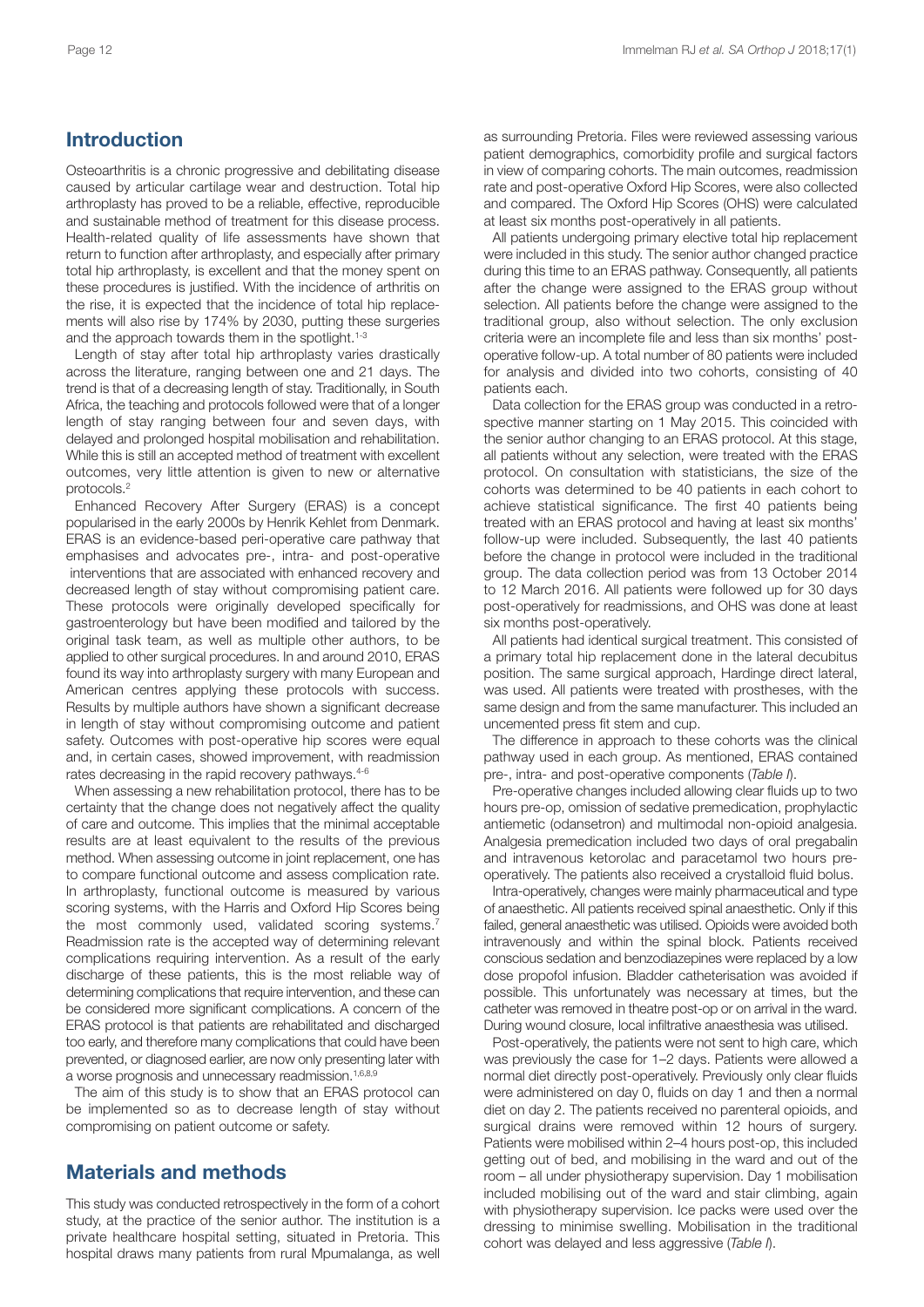#### **Table I:** Differences between traditional and ERAS pathways

| <b>Intervention</b>      | <b>Traditional</b>                                                                                              | <b>ERAS</b>                                                                                                                                          |
|--------------------------|-----------------------------------------------------------------------------------------------------------------|------------------------------------------------------------------------------------------------------------------------------------------------------|
| Pre-operative            | Informed consent                                                                                                | Informed consent<br><b>Education session</b>                                                                                                         |
| Pre-operative fasting    | NPO for 8 hours pre-op                                                                                          | Clear fluids up to<br>2 hours pre-op                                                                                                                 |
| Pre-operative medication | Benzodiazepine sedative                                                                                         | Stat medication<br>Ketorolac ivi<br>Ondansetron ivi<br>Paracetamol ivi<br>Decadron ivi<br>Pre-admission<br>• Pregabalin 2 days                       |
| Post-operative ward      | High care 1-2 days                                                                                              | Standard ward                                                                                                                                        |
| Post-operative diet      | Day 0 Clear fluids<br>Day 1 Full fluids<br>Day 2 Full diet                                                      | Full diet from day 0                                                                                                                                 |
| Anaesthetic              | General preferred<br>Opioids<br>Benzodiazepine<br>Less emphasis on restoring fluid lost during fasting          | Spinal<br>No opioids<br>No benzodiazepine<br>Pre- and intra-operative fluid status NB                                                                |
| Mobilisation             | Day $0 - nil$<br>Day 1 - bed programme, to chair<br>Day $2 - \ln$ room<br>Day 3 - Out of room<br>Day 4 - Stairs | Day $0$ – out of room<br>Day $1 -$ stairs                                                                                                            |
| Medication               | Opioid containing in hospital and upon discharge                                                                | Non-opioid containing*<br>Local infiltrative anaesthetic**<br>*Opioid containing analgesia given after discharge on PRN basis<br>**intra-operatively |
| Other                    | Drain<br>Catheter                                                                                               | Surgical drain PRN<br>Catheter PRN<br>*Drain and catheter removed before mobilisation on day 0                                                       |

Discharge criteria were similar with the two groups. The only difference was that there was less reliance placed on blood results in the ERAS group. Daily bloods were done to monitor renal functions, haemoglobin and inflammatory markers in the traditional group. Patients were only discharged once the CRP was on a downward trend. This was usually only noted on day 4 to 5. Except for the medical reason stated above, surgical and physiotherapy or mobilisation criteria were identical in both groups. The patient was required to be able to mobilise and cope with their outside environment; pain should be controlled; there should be no medical reasons against discharge; and the wounds and swelling were to be judged as adequate by the surgeon.

Prior to commencing data collection, ethical approval was obtained from the University of Pretoria's Research Ethics Department.

## **Results**

The results were analysed by the Department of Statistics at the Medical Research Council.

The two cohorts were well matched according to demographics and comorbidity profiles (*Table II*). Only three variables, namely, the type of anaesthetic, body mass index (BMI) and age stood out and reflected a difference. With regard to the type of anaesthetic

#### **Table II:** Patient matching

|                         | <b>Pre-ERAS</b>            | <b>ERAS</b>                |
|-------------------------|----------------------------|----------------------------|
| Gender                  | 55% Male,<br>45% Female    | 50% Male,<br>50% Female    |
| Smoking                 | 15%                        | 10%                        |
| Hypercholesterolaemia   | 33%                        | 40%                        |
| Hypertension            | 62%                        | 62%                        |
| Diabetes mellitus       | 10%                        | 10%                        |
| Renal impairment        | $\Omega$                   | 12%                        |
| <b>COPD</b>             | 8%                         | 3%                         |
| Ischaemic heart disease | 15%                        | 13%                        |
| Hepatic impairment      | $\Omega$                   | $\Omega$                   |
| Type of anaesthesia     | General-83%,<br>Spinal-17% | General-40%,<br>Spinal-60% |
| Age                     | 59.2(SD-14.8)              | 64.2(SD-15)                |
| <b>BMI</b>              | 28(SD-4.7)                 | $30(SD-5)$                 |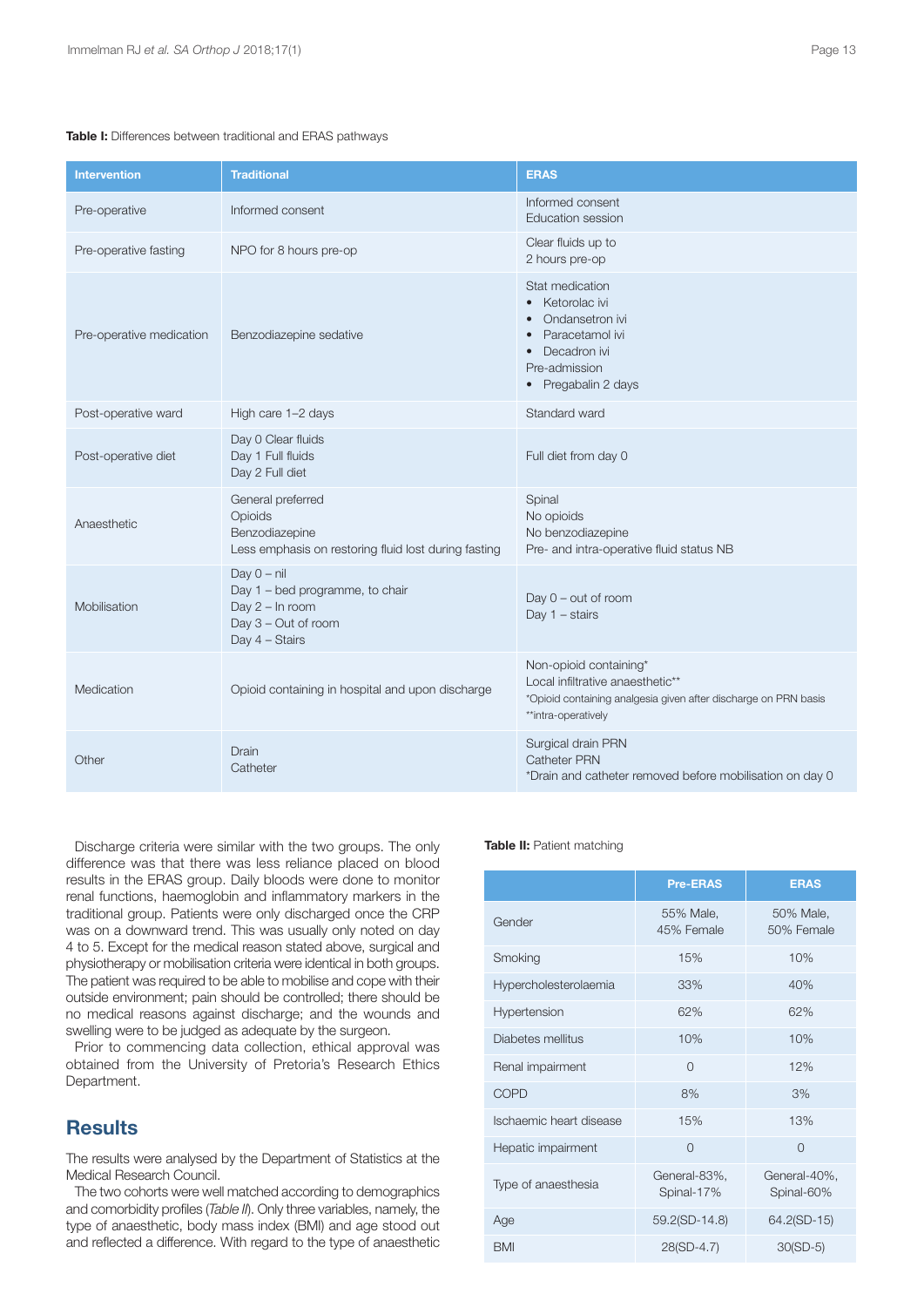in the traditional group, general anaesthetic was favoured, and in ERAS, spinal anaesthetic was preferred. This is in keeping with the ERAS protocol that favours regional anaesthetic. The mean age of the ERAS group was also five years older at 64.2 years (SD 14.8), compared to 59.2 (SD 15). Lastly, the ERAS group had a mean BMI of 30 (SD 5) kg/m2 which was 2 kg/m2 higher than the traditional group at 28 (SD 4.7) kg/m2.

With regard to readmission rate, the ERAS group had a lower readmission rate than the traditional group; however, this was not statistically significant (P-value 0.75). The reasons for readmission were subsequently evaluated (*Table III*) and divided into major and minor according to the American College of Surgeons' National Surgical Quality Improvement Program (NSQIP). The NSQIP is a database validated in orthopaedic surgery and has been in existence for more than 30 years. <sup>10</sup> Major complications encountered are generally complications requiring return to the operating room (periprosthetic infections and fractures) or more serious or lifethreatening medical complications such as myocardial infarct, organ failure, stroke and pulmonary embolism. Major complications are associated with prolonged hospital stay and major increases in cost. Major complications encountered in our study included deep surgical site infection, periprosthetic fracture requiring surgery, and seroma requiring drainage in theatre. Minor complications include complications that generally do not markedly add to morbidity or return to the operating theatre; these include urinary tract infection, superficial surgical site infection, DVT, blood loss requiring transfusion, and pneumonia. 10,11,17 Once the severity of the complications was determined, the ERAS group's major readmission equated to one readmission and the traditional group five. There were three readmissions for pain during early implementation of ERAS. There were no mortalities in either cohort.

The Modified Oxford Hip Scores (out of 60) showed no statistically significant difference. All patients in both groups had an excellent outcome<sup>7</sup> with scores ranging between 58 and 60. The mean score in the traditional group was 60 (range 59–60) and the ERAS group 59.7 (range 58–60). Of note is that the traditional group's scores were taken on average 9–12 months after surgery and the ERAS group 6 months. This is due to the timeline of data collection where the traditional cohort had longer follow-up.

Length of stay (LOS) was compared and showed a statistically significant decrease in the ERAS group (P-value 0.0011). The mean LOS was 6.95 (3–59) days in the traditional group, compared to 1.85 (1–7) days in the ERAS group. Two patients in the traditional group had exceptionally long stays, 59 and 24 days, for prosthetic joint infection and pneumonia respectively. If these patients were removed from the cohort, the LOS mean in this group decreased to 5.13 days.

#### **Table III:** Reasons for readmission

| <b>Reason for readmission</b> | <b>Traditional</b>           | <b>ERAS</b>     |
|-------------------------------|------------------------------|-----------------|
| Surgical site infection       | 3 (2 deep,<br>1 superficial) | 2 (superficial) |
| Periprosthetic fracture       | 2                            |                 |
| Pain                          |                              | З               |
| Seroma for drainage           |                              |                 |
| Major readmissions            | 5                            |                 |
| Minor readmissions            |                              |                 |

## **Discussion**

Clinical pathways or rehabilitation protocols lack a definition in orthopaedic literature but can be described as a set of orders or interventions determined to standardise the treatment of patients and which aim to optimise a positive outcome. Comparing these protocols with one another is exceedingly difficult, as they consist of multiple interventions which function as cogs in a machine. Isolating and determining the weight each component contributes to outcome, is currently not possible, and further research into the topic is required. 12

ERAS is one such pathway. The difference in philosophy between ERAS and other pathways is not major, but definitely significant. First, in ERAS the emphasis placed on the multidisciplinary approach is fundamentally different from other protocols. In ERAS, each member is tasked with periodically reviewing the best available and up-to-date literature and formulating a plan to implement this. Each member of the team also contributes to the education of patients and the team. Secondly, outcomes criteria are mandated by ERAS. These outcomes should be prospectively defined and collected; they should be comprehensive and used to regularly evaluate and improve care. Lastly, ERAS requires a regular audit of outcomes. This audit process should involve all practitioners and should be critical concerning shortcomings. During audit, the team should reevaluate interventions and review literature to ascertain if the current approach is still up to date with trends. This process in effect ensures that the ERAS pathway is not a static pathway, but rather constantly evolving towards the newest and highest level of evidence. 12,13

The effects of this audit process are evident when considering results in our ERAS cohort. In the ERAS cohort, during the early phase of implementation, three patients (7.5%) of the cohort were readmitted due to pain. One of these patients was admitted in another hospital in the periphery and transferred, the other two at the treating institution. All three patients were not assessed or discussed with an orthopaedic surgeon prior to admission. Sibia *et al.* showed that pain or swelling was the most common reason for re-presentation to hospital within 30 days in their 655 patients.<sup>16</sup> In their study, they divided hospital returns into readmissions and emergency department visits. Emergency department visits were 75% more common than readmissions. As a result of uncertainty regarding the treatment course of patients after total joint arthroplasty (TJA), and possibly due to the litigious nature of the current healthcare system, these patients are often readmitted by general practitioners or casualty officers. This trend was noted, and preoperative education and discharge medications were adjusted in an attempt to avoid this situation and improve on post-discharge pain management. This has resulted in no further readmissions for pain in 91 consecutive total hip arthroplasties (THAs) up to the time of the writing of this article. Changes in education included emphasis on post-operative pain and asking patients to call the surgeon's room if pain is not bearable after discharge. The discharge analgesia also included stronger opioid-containing medication to be taken on a pro re nata (PRN) basis.

The study presented similar results when compared to many other studies and showed that ERAS or rapid recovery protocols can be safely implemented and do not compromise outcome. Although this was the aim of the study, several other findings were made. First is the concept of patients at risk, or specific characteristics associated with prolonged stay. It was clear in our study that patients with a length of stay exceeding two days presented common characteristics. These included advanced age (>75 years), high BMI (>30 kg/m<sup>2</sup>) and comorbidity profile, which was especially relevant if LOS was three or more days *(Table IV)*. This correlated well with a review by Kehlet *et al.*, that certain characteristics are associated with prolonged stay in ERAS.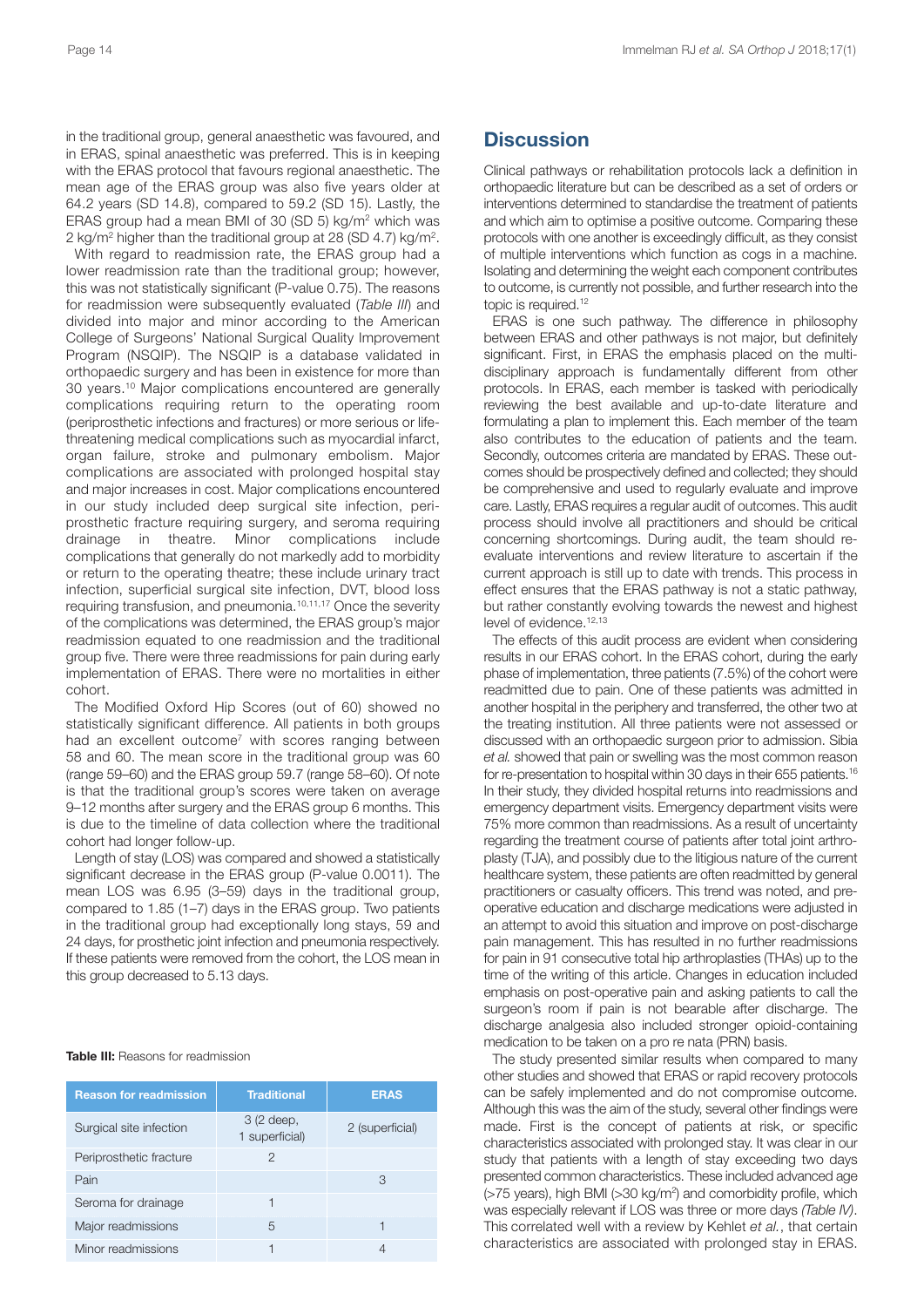#### **Table IV:** Patient profile associated with prolonged stay vs early discharge

|                                     | Stay > 3 days | <b>Stay 2 days or less</b> |
|-------------------------------------|---------------|----------------------------|
| <b>BMI</b>                          | 30.8          | 29.8                       |
| Age                                 | 74            | 61.6                       |
| Comorbidity<br>(number per patient) | 2.25          | 1.14                       |

Of note is that Kehlet's review shows that these patients, with more comorbidities, a higher age and BMI are predominantly the patients who benefit most from ERAS. Their LOS, morbidity and mortality rates as a group, show the greatest improvement when ERAS is applied compared to prolonged stay. It is thus imperative to understand that ERAS does not equate to early discharge, but rather earlier and safer discharge for a specific patient profile without compromising clinical outcome. 6,9,12,13,15

Discharge criteria are becoming more important to ensure safety, minimise readmission and maximise outcome. Discharge criteria are of pivotal importance in recognising complications and preventing unsafe discharge. Hospital-acquired conditions (HAC) is a term described by Medicaid in the USA as a condition or complication acquired in hospital, specifically due to admission or interventions that are potentially avoidable. The most common HACs in arthroplasty are, in order of frequency, urinary tract infection, surgical site infection, venous thromboembolism and pneumonia. The presence of a HAC is the strongest predictor of early readmission following arthroplasty. Recognition of these HACs is the responsibility of the surgeon via set criteria and, if recognised prior to discharge, can decrease readmission rate four-fold. <sup>16</sup> Avoiding readmission is key as up to 39% of patients readmitted after THA require surgical intervention. <sup>14</sup> The discharge approach followed in this study is congruent with ERAS philosophy and includes a team approach. This concept is not new but emphasises input from all team members in assessing readiness for discharge. Both medical and surgical parameters are assessed by the main role players, namely the surgeon, physician, physiotherapist and nursing staff, with the anaesthetist being the only part of the team not involved in discharge. Our approach simplified, included that there should be no surgical or medical reason not to discharge the patients, and the patients should be able to mobilise unaided out of bed and on stairs, and be able to dress and take care of basic personal hygiene.

Traditionally, length of stay after TJA ranges between four and seven days. This LOS was often required to achieve adequate mobility and due to concerns about high rates of complications in the post-operative period. Parvizi stated that the vast majority of complications in TJA are recorded within the first four days, prompting many surgeons to monitor patients for longer in hospital. <sup>18</sup> What should be taken cognisance of is that Parvizi's cohort included both knee and hip primary and revision surgery as well as bilateral surgeries. The vast majority of complications were noted in the revision arthroplasties and knee arthroplasties and not in primary hip arthroplasties. Recent literature, including new literature by Parvizi, indicates that these complications are not easily preventable, and that shorter hospital LOS may be protective against readmission and some of these complications, or at the least give equivalent results to longer stay.<sup>19,20</sup> The effect of early mobilisation, regional anaesthetic and multimodal, non-opioid analgesia has in turn played a major role in decreasing LOS without increasing morbidity. 21

Limitations in this study include the retrospective nature and limited number of patients. Prospective matching of cohorts was thus not done, although the groups happened to be well matched in most aspects due to the specific patient profile undergoing arthroplasty. Treatment of the two cohorts did not run concurrently; this could have had an effect due to possible changes in unknown factors such as hospital and supporting staff caring and managing patients.

### **Conclusion**

Implementation of evidence-based ERAS pathways that are diligently monitored will lead to safe discharge without compromising clinical outcome. In South African healthcare systems, which are hampered by many constraints, implementation of these protocols can go a long way towards improved service delivery by improving turnaround time and saving costs.

#### *Ethics statement*

Prior to commencing data collection, ethical approval was obtained from the University of Pretoria's Research Ethics Department.

#### **References**

- Berry DJ, Lieberman J. Surgery of the hip. Elsevier Health Sciences; 2012.
- 2. Michaud CM, McKenna MT, Begg S, Tomijima N, Majmudar M, Bulzacchelli MT, *et al*. The burden of disease and injury in the United States 1996. *Population health metrics* 2006;**4**(1):1.
- 3. Ethgen O, Bruyere O, Richy F, Dardennes C, Reginster JY. Health-related quality of life in total hip and total knee arthroplasty. A qualitative and systematic review of the literature. *J Bone Joint Surg Am* 2004 May;**86-A**(5):963-74.
- 4. Kehlet H, Dahl JB. Anaesthesia, surgery, and challenges in postoperative recovery. *The Lancet* 2003;**362**(9399):1921-28.
- 5. Kurtz S, Ong K, Lau E, Mowat F, Halpern M. Projections of primary and revision hip and knee arthroplasty in the United States from 2005 to 2030. *J Bone Joint Surg Am* 2007 Apr;**89**(4):780-85.
- 6. Callaghan JJ, Pugely A, Liu S, Noiseux N, Willenborg M, Peck D. Measuring rapid recovery program outcomes: are all patients candidates for rapid recovery. *J Arthroplasty* 2015;**30**(4):531-32.
- 7. Halawi MJ. Outcome measures in total joint arthroplasty: current status, challenges, and future directions. *Orthopedics* 2015;**38**(8):e685-e689.
- 8. Dawson-Bowling SJ, Jha S, Chettiar KK, East DJ, Gould GC, Apthorp HD. A multidisciplinary enhanced recovery programme allows discharge within two days of total hip replacement; threeto five-year results of 100 patients. *Hip International* 2014;**24**(2).
- 9. Jorgensen CC, Kehlet H, Lundbeck Foundation Centre for Fasttrack Hip and Knee Replacement Collaborative Group. Role of patient characteristics for fast-track hip and knee arthroplasty. *Br J Anaesth* 2013 Jun;**110**(6):972-80.
- 10. Pugely AJ, Callaghan JJ, Martin CT, Cram P, Gao Y. Incidence of and risk factors for 30-day readmission following elective primary total joint arthroplasty: analysis from the ACS-NSQIP. *J Arthroplasty* 2013;**28**(9):1499-504.
- 11. Ingraham AM, Richards KE, Hall BL, Ko CY. Quality improvement in surgery: the American College of Surgeons National Surgical Quality Improvement Program approach. *Adv Surg* 2010;**44**: 251-67.
- 12. Soffin E, YaDeau J. Enhanced recovery after surgery for primary hip and knee arthroplasty: a review of the evidence. *Br J Anaesth* 2016;**117**(suppl 3):iii62-iii72.